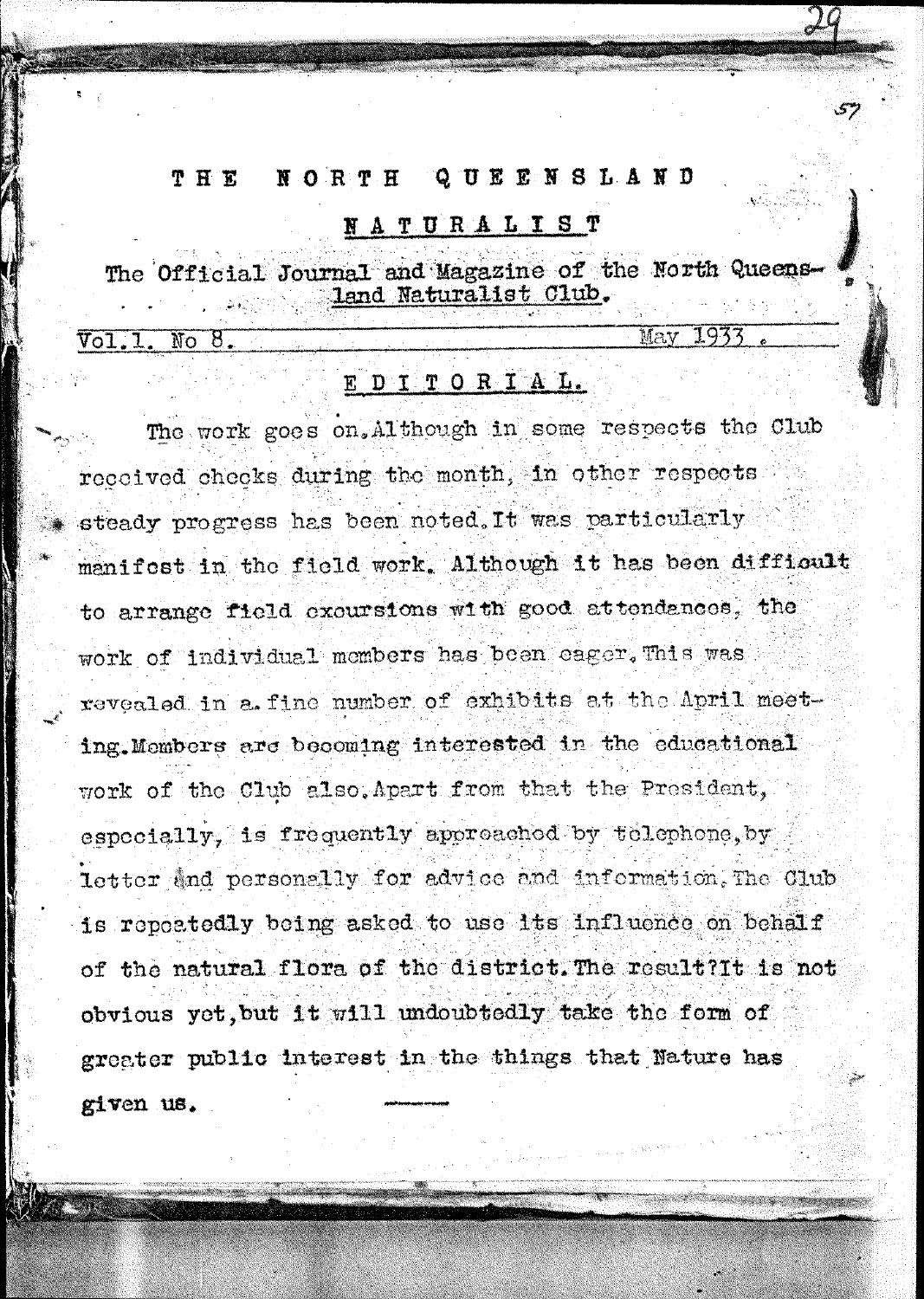Page

#### OUEENSLAND NATURALISTS CLUB. NORTH

Meeting Rooms: Motor Boat Club Rooms. Cairns.

General Meetings are held on the second Monday in each month and committee meetings are held on the first Monday, both meetings at 8 p.m.

Agenda Paper - Minutes. Correspondence, Reports Nomination and Election of Members (New members are nominated at one meeting and elected by a ballott at the following monthly meeting).

Excursions - Members are invited to submit plans and suggestions for outdoor excursions to the meetings.

E xhibits - It is desired that members having interesting specimens to exhibit at general meetings shall also make a fow explanatory remarks upon them and hand a written summary of the remarks to the Socretary (Mr.J. Fyer) for inclusion in the Club's books. This request is also made to the lecturers at the moetings.

Lecture and adjournment - After the ten minute interval.Mr. Pedder will deliver a lecture on Taxidormy. Date of Meeting - May 8th. 1933

CLUB OFFICIALS: President.Dr.H.Flecker:Vice-Presidents. Capt. W.P.Fish and Miss Hooper: Secretary. J. Wyer: Executive Committee, the fore-going with the addition of M.J.Manski and W.M.Grant: Treasurer.R.J.Gorton: Editor and Librarian, Victor Kennedy.

Page  $\overline{2}$ .

## MIGRATING INSECTS OF OUEENSLAND. (By Miss.K.M.Dodd)

Though most people know that certain birds make seasonal migrations, few are aware that some inscete. too, feel the call that causes them to travel. -often for incredible distances to the goal that nature has ordained.

it is with several of these insects I propose to deal.

Comparing the migration of birds and insects there are several differences. Most migrating birds travel far greater distances than do the insects, which is only reasonable when one considers the frail structure of the latter creature.

Birds, when they migrate, travel the same route year by year, the young generation keeping with the older birds until they, too, know the way and can fly unerringly to their destination.

In insect migration thore are no leaders to show the way, because the migrating brood dies soon after its arrival at the feeding ground.

The insects I will speak about are two Queensland Butterflins and a Moth. These three are most interesting travellars, each being seen in Cairns oreas for a few days only as they pass on their way.

I shall deal with the "Migrating Mills"butterfly, (Anaphae1s java terton1a) first, It breeds in South Queensland in thousands, feeds for a short time and then begins its journey north, only a small percent. age of these varietflies reach as far as North Oncensland and these specimens begin to appear in the dairns district generally late in October. In a few days the number increases amazingly, Furthor south people wonder at their swift flight. In places so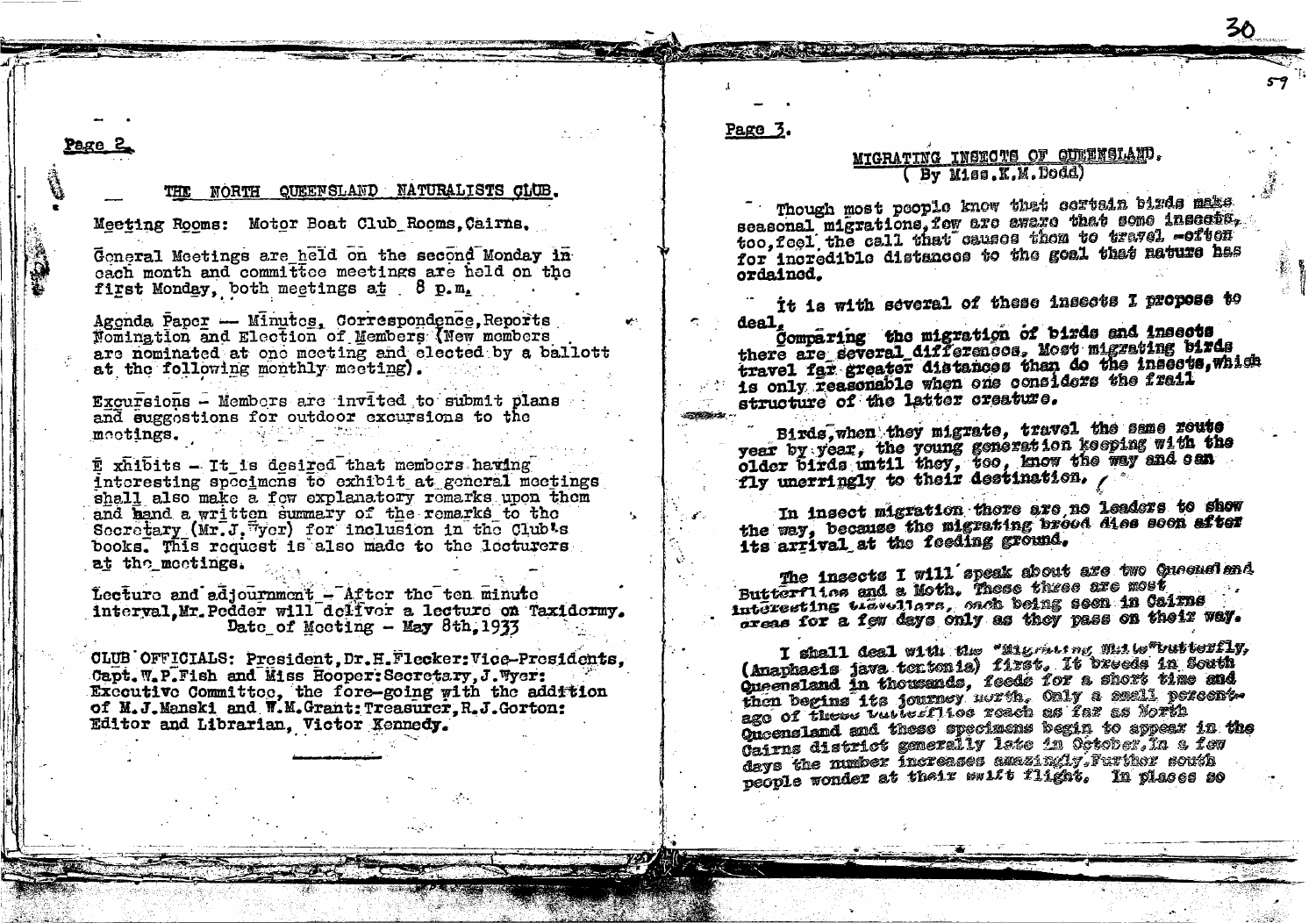Pago

numerous are they, that they memind "old country" folk of a snowstorm. Many play about in gardens for a time and then on they go northwards in the quest for their particular food plant.

Having been successful in this, the female butterflies lay their eggs and shortly after, their work accomplished, they die.

The eggs hatch and soon the caterpillars are feeding voraciously, changing their skins as the old ongs get too small. On reaching full size, the caterpillars change into the dormant chrysalis stage, and when the butterfly emerges it flies south to the regions from whense its parents came, though strangely enough, the Northern bound flight is composed of many more insects than the returning body.

The other butterfly, (Bedamia exclamationis) is a dun coloured species of the "Skipper" family, about two inches across the wings. It is so plain that It remains unnoticed by most folk though it passes our district in millions and millions. Its flight is particularly rapid and has been estimated at between trenty and thirty miles per hour.

This butterfly also begins its life in Southern or Central Queensland where its caterpillars are seen often in tens of millions upon the trees on which they food and the chrysalids can be found in great numbers. Then, when the butterflies emerge, the flight north begins. The first specimens appear in this locality towards the end of February and then the numbers increase. At our garden in Kuranda we have seen hundreds in a few moments, Here are some interesting particulars of a flight of a few years ago of which my father took particular notice. In our side street coming from the south east and flying along a ninety foot streth we did our best to count them. In the first five minutes at 9 a.m. we counted 500; at 11 a.m.

they were in such startling numbers that we again essayed a count, and estimated 2,000 in five minutes. As we were hardly likely to sight and count all the skippers we may safely assume that their numbers were in excess of our count.

They are not always in such numbers, However in our garden of 100 yards width thousands passed daily for weeks. The flight extends from the Coast inland for some distances numbers of the butterfly being noticed at Tolga and Ravenshoe, Thus we can but dimly grasp the wondors of this vast migration. In seven or eight months time we see a return flight, members of another generation, but never in extraordinary numbers,

Now for our big friendly day flying moth (Nyotalemon Orontie) which most people think is a butterfly, and which often flies inquiringly into our homes, or inspect the lines on washing day, and seems to be irresistably drawn by the small of petrol, This insect does not make such a long trip as either of the butterflies referred to, but generally travels from the coast inland for a distance of two or three hundred miles, in search of food, This moth is a splendid flicr and can be seen as the tinicst speck hundreds of feet in the air, flying along calmly out of reach of the surface winds.

You may wonder what is the reason behind these migrations, Probably the chill of winter is no more pleasing to certain insects than it is to the birds, and again the search of food is an important factor. If the insects stayed in the same regions the whole year round, the good plants would be entirely consumed, so nature wisely sends the insects forth, giving the trees time to recuperate and be ready to support the insects when they return to their nature soil.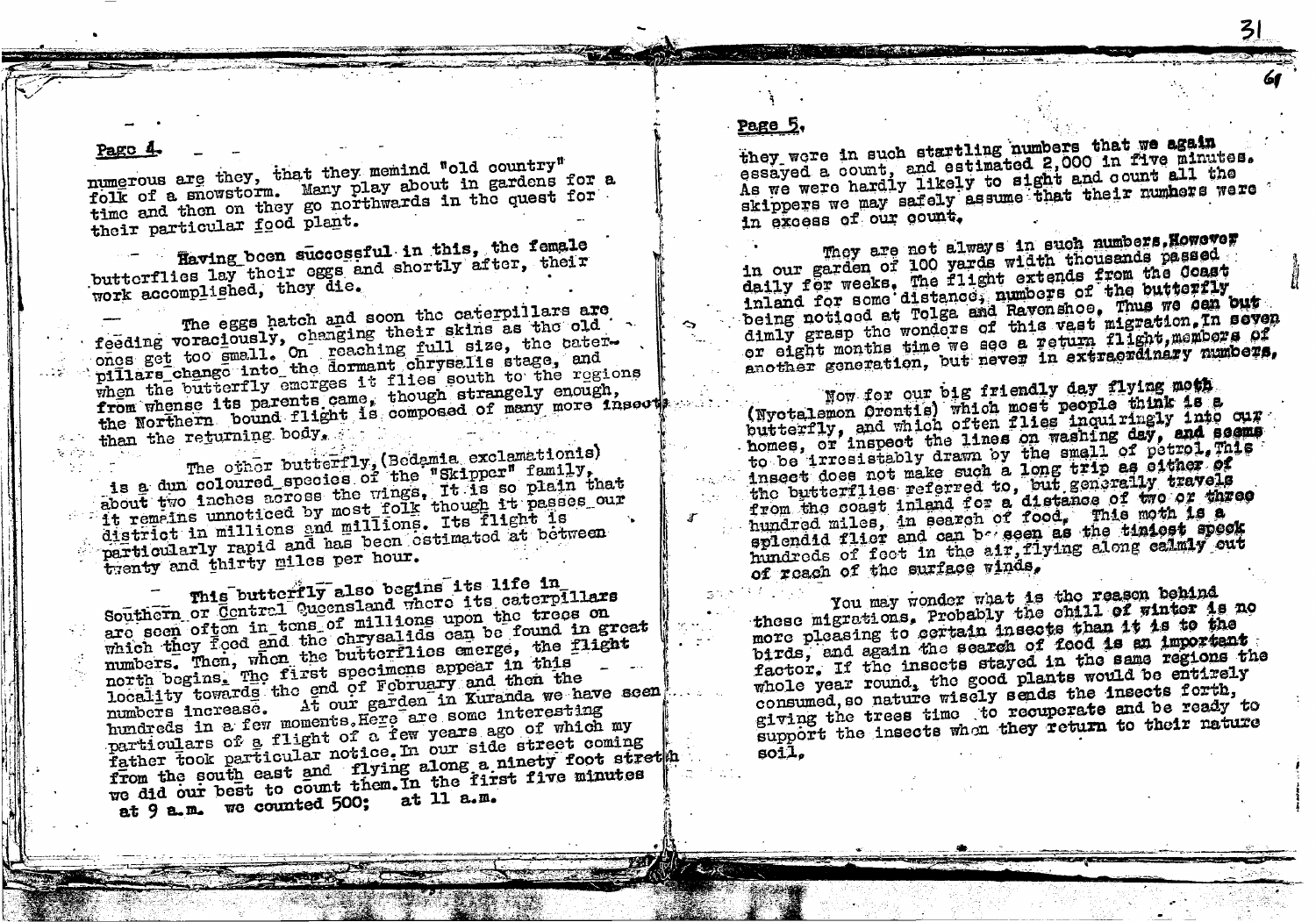## EXHIBITS.

The following natural specimens were exhibited at the April meeting of the Club:-

PACE 6

Nest of wasp made of segments of leaves by wasp. Exhibited by Capt. W.P. Fish.

Hawk Moth. 1} inches long with Proboscis 2} inches long, coiled like a watch spring beneath hoad. Collected by Dr. P.S.Clarke.

Beetle (Cetonidae) .Collected by Mr. Simmonds.

Nest and eggs of Grass Warbler (Cisticola exilis) collected about 3 miles S.W. of Yungaburra. Nest a very frail structure, leaves sown together and lined with cobwebs and thistle down and placed in small bush about 2 feet from ground. 4 eggs in nest. Presented to N.C. Museum by Mr. W.H.Coleman.

Nett of Sum Bird, Leaf nest and grub of wasp. Also eggs and hatched insects (bugs). Exhibited by M.J. McAuliffe.

Funnol-gebbed spide: (Most deadly species of Australian Spider) Found inside a termites! nest after breaking it up. Appears to have 5 pairs of large legs, but front pair are palpi. Exhibited by Mr. E. Locke.

Hony-comb nest of Wasp, also Firefly (Beetle). The light comes from under surface of hinder part of abdoment. Exhibited by Dr. Flecker.

3 eggs of common skink (lizard) (Amphibolurus) also Caso Moth and Wire Worm - Exhibited by Dr. Flocker.

Devils Pincapple(Tapeinocheilos pungens var Queenslandiae order Scitamineae) Exhibited by M.J.Manski

Page 7.

A large centipede was kept in a cardboard box by a Club member, but it found an exit by boring a hole through the lid. In the process it tore away large strips of the layers of card, or paper, forming the cardboard. Then it bored the thinned-down material leaving a mass of fine shredded paper.

#### SNAKE SWIMMING.

Perhaps most people who have never seen a snake swim in water believe that they travel on the surface. At Lake Barrine, the handsome rock python (Python amethystinus) was seen to dive neatly into the depth of the water and swim away neatly by its own undulatory movement entirely beneath the surface.

#### **MEMBERSHIP.**

At the April meeting of the Club. Mrs. Dick of Kuranda was nominated for mombership. Dr.P.B.English of Cairns and Mr. W.H.Coleman of Yungaburra were elected.

#### **GREAT**

With the next issue of this Journal, it is proposed to commonce the publication of a census of all. the Natural fauna and flora of this district. The task is ambitious but is one that can be accomplished by the active participation of all members. Also it is a work that has awaited for nearly 60 years the advent of a Naturalists Club, without which it could not be effected.